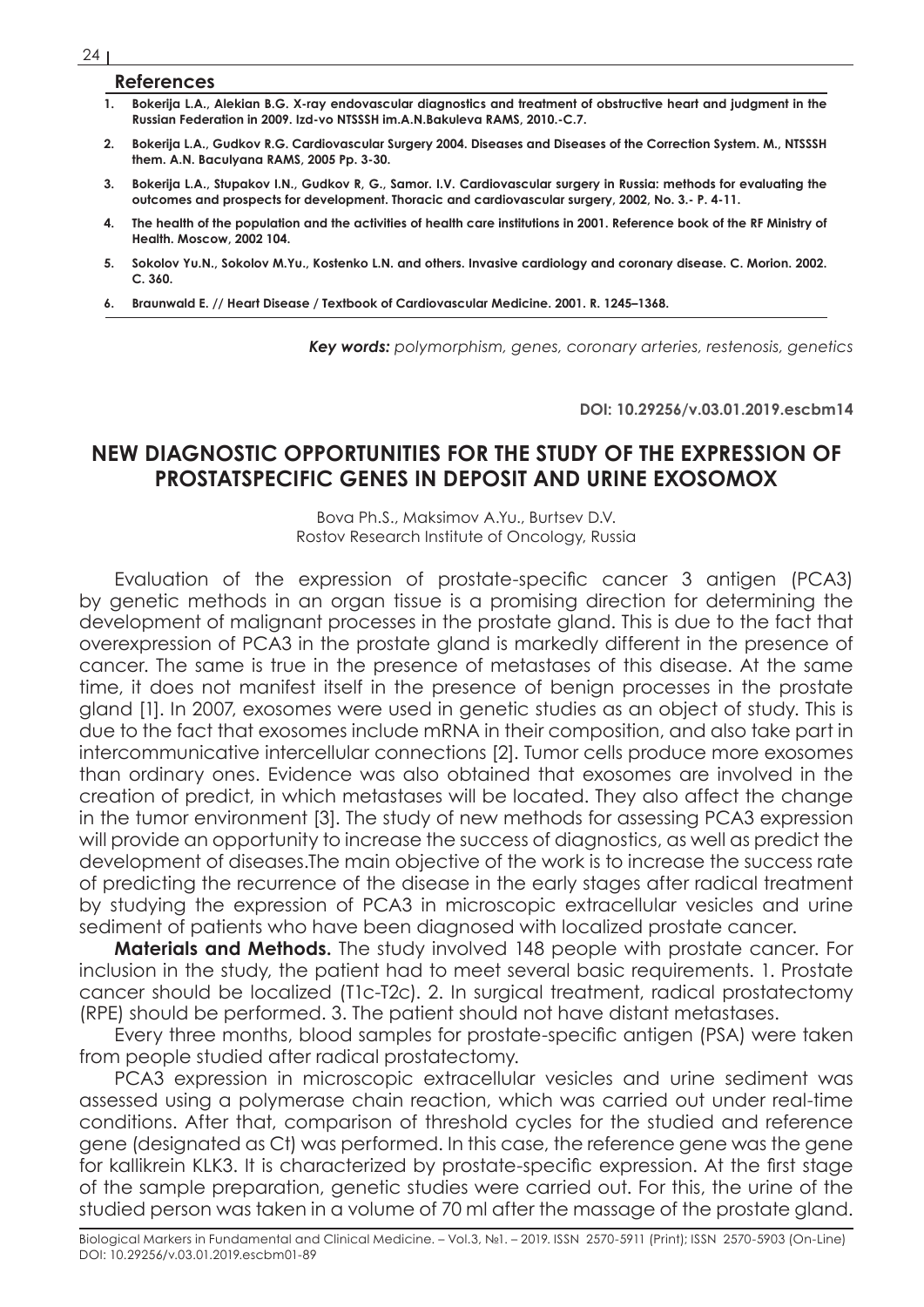It was carried out in the form of three-time mechanical stimulation of each lobe of the gland. To obtain a sample of the precipitate, immediately after collecting the material for analysis, 20 ml of urine was centrifuged. This happened for 15 minutes at a speed of three thousand revolutions per minute. After that, the supernatant was eliminated. The next step was to resuspend the precipitate. It was transferred to a 1.5 ml "eppendorf" tube, adding 1 ml of "RNA Medium", the material was preserved. When microscopic intracellular vesicles were isolated, 50 ml of urine was taken for centrifugation, which was also carried out for 15 minutes, but at a speed of 10 thousand revolutions per minute. Then the supernatant was centrifuged for three hours at the same speed. For washing the precipitate used 3 ml of PBS. The precipitate was obtained using short-term centrifugation. After that, microscopic intracellular vesicles were resuspended in PBS buffer. For this, 200 μl of material was taken.

**Results.** A recurrence of prostate cancer may occur within a few months or years after radical surgery. Allocate biochemical, systemic and local recurrence. With biochemical, PSA only increases in blood. It occurred in 20.3% of the studied patients during the first two years. Given this information, an analysis of pre-operative genetic studies was carried out (Table 1).

**Table 1.** The content of PCA in the blood and the expression level of the PCA3 gene in exosomes and urine sediment in patients with and without biochemical relapse

| <b>Indicator</b>                                      | <b>Biochemical</b><br>relapse $is(n=30)$ | There is no<br>biochemical<br>relapse (n=118) | For the whole<br>group<br>$(n=148)$ | p    |
|-------------------------------------------------------|------------------------------------------|-----------------------------------------------|-------------------------------------|------|
| PSA blood, ng/ml.<br>Median [25-75%]                  | 14.2<br>[9,9;18,8]                       | 12.0<br>[8,8; 16,7]                           | 12.8<br>[9,2; 17,1]                 | 0,19 |
| ∆Ct PCA3-KLK3in<br>urine exosomes.<br>Median [25-75%] | $-2,37$<br>$[-3,49; 0,55]$               | $-0.95$<br>$[-1,93; 0,98]$                    | $-2,01$<br>$[-2, 42; 0, 87]$        | 0,04 |
| ∆Ct PCA3-KLK3in<br>urine sediment.<br>Median [25-75%] | $-0,44$<br>$[-0, 56; 0, 57]$             | 0,06<br>$[-0, 55; 0, 90]$                     | $-0,35$<br>$[-0, 54; 0, 75]$        | 0,75 |

In people with prostate cancer, the interquartile range of PSA and median were equal both before and after surgery (p=0,19) (table 1).

These values of ∆Ct of the PCA3 gene, when compared with the KLK3 gene that was present in the sediment, were also very similar in all subgroups (p=0,75) (table 1). The presence of a negative ∆Ct PCA3 value relative to the reference one indicated an increase in the expression of the gene under study.At the same time, in urine exomes in patients with an unfavorable course of the disease, an increased level of mRNA of the studied gene was found (p=0,04). The median ∆Ct PCA3 – KLK3 in microscopic intracellular vesicles at a biochemical recurrence reached -2,37. In people without biochemical recurrence, this figure was -0,95 (Table 1).With a lower ∆Ct indicator, a higher PCA3 mRNA index can be noted if we compare it with the KLK3 gene in microscopic intracellular urine vesicles.

Increased PCA3 expression in microscopic intracellular vesicles was associated with biochemical recurrence.

**Conclusions**. Thus, we determined that the analysis of PCA3 gene expression in the sediment and microscopic intracellular urine vesicles, despite some limitations, provides a sufficient amount of data to predict the development of disease recurrence in the first 2 years. Assessment of PCA3 expression in microscopic intracellular vesicles and urine